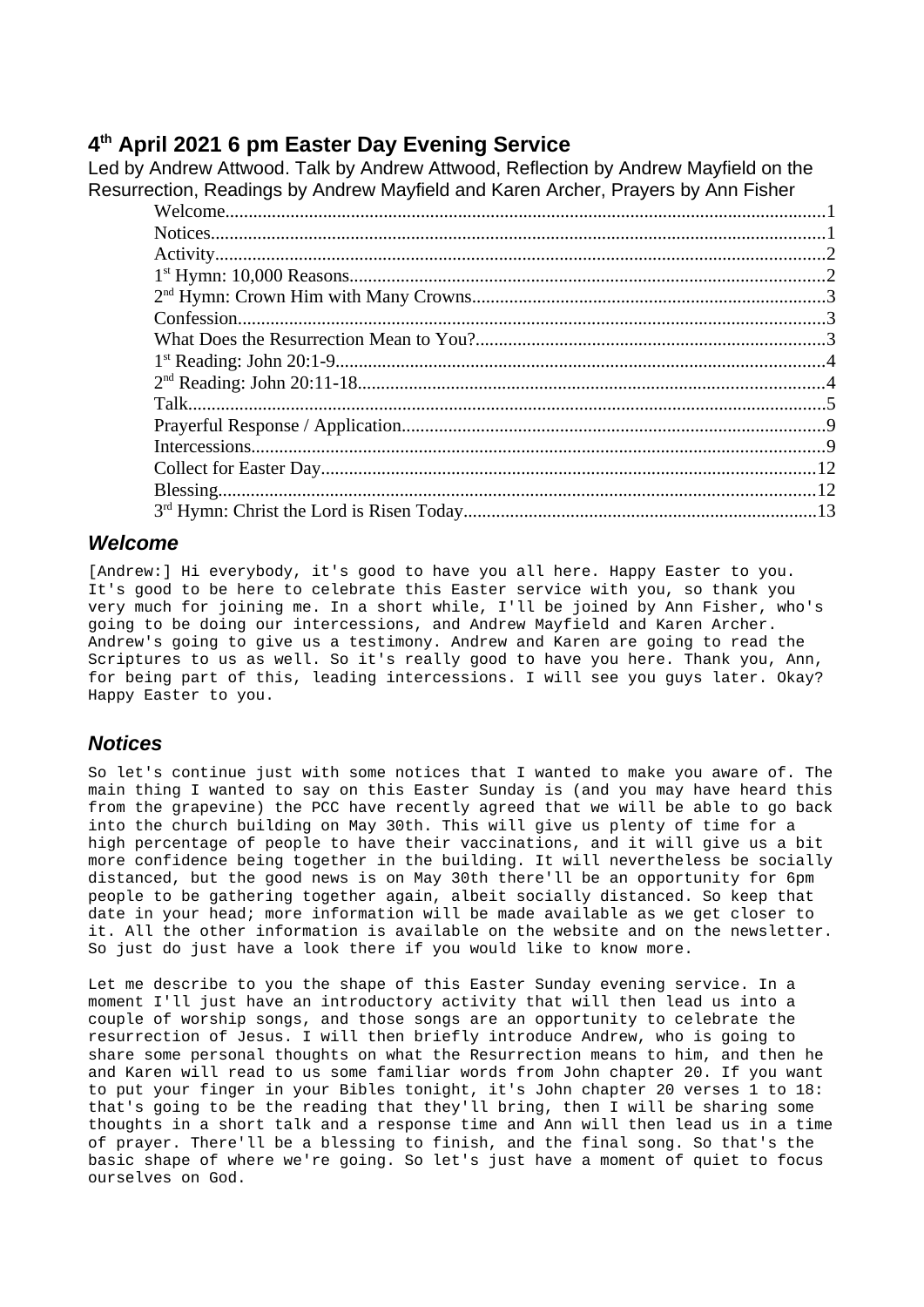# <span id="page-1-1"></span>*Activity*

Let me just show you this. I was looking around my study for different things and I found two pieces of Blu Tack, you know the kinds of things you find in offices, in studies, and one is a small piece of Blu Tack, one is an older lump of Blu Tack: goodness knows when I last used that. And I've been fiddling with this little one for the last, say, five minutes, warming it in my hand, and I can already feel a significant difference in softness with this one, compared to this one being hard, very hard indeed. But I just wanted to ask you the



question, as we enter into this time of focusing on God, how hard or soft are you at the moment? How hard is your heart, how soft and open to God is your heart? Again, let's have a moment of quiet and bring yourself to God as you are. And I'll pray that God would help us to yield to Him.

### Let's pray.

Holy Spirit, we need Your help at all times. We need Your help to come with openness at any time, and that this moment, however we are, distracted, weary, hard or soft-hearted, Lord, would You breathe on us now, by Your Holy Spirit.

Would You soften us with an experience of Your presence.

And Father, as we take a breath in Your company, would You cause us to be truly open and ready to praise You.

So Jesus, by Your Spirit, help us to praise You now. In Jesus' name we pray. Amen.

So let's sing.

# <span id="page-1-0"></span>*1 st Hymn: 10,000 Reasons*

### *Chorus:*

- Bless the Lord, O my soul, O my soul, Worship His holy name; Sing like never before, O my soul, I'll worship Your holy name.
- 1. The sun comes up, It's a new day dawning; It's time to sing Your song again. Whatever may pass And whatever lies before me, Let me be singing When the evening comes.

*Chorus*

2. You're rich in love And You're slow to anger; Your name is great And Your heart is kind. For all Your goodness I will keep on singing Ten thousand reasons For my heart to find.

### *Chorus*

3. And on that day When my [strength](https://www.definitions.net/definition/strength) is failing, The end [draws](https://www.definitions.net/definition/draws) near And my time has come, Still my soul will Sing Your [praise](https://www.definitions.net/definition/praise) unending Ten [thousand](https://www.definitions.net/definition/thousand) years And then forevermore.

### *Chorus x 2*

Yes, I'll worship Your holy name, Lord, I'll worship Your holy name.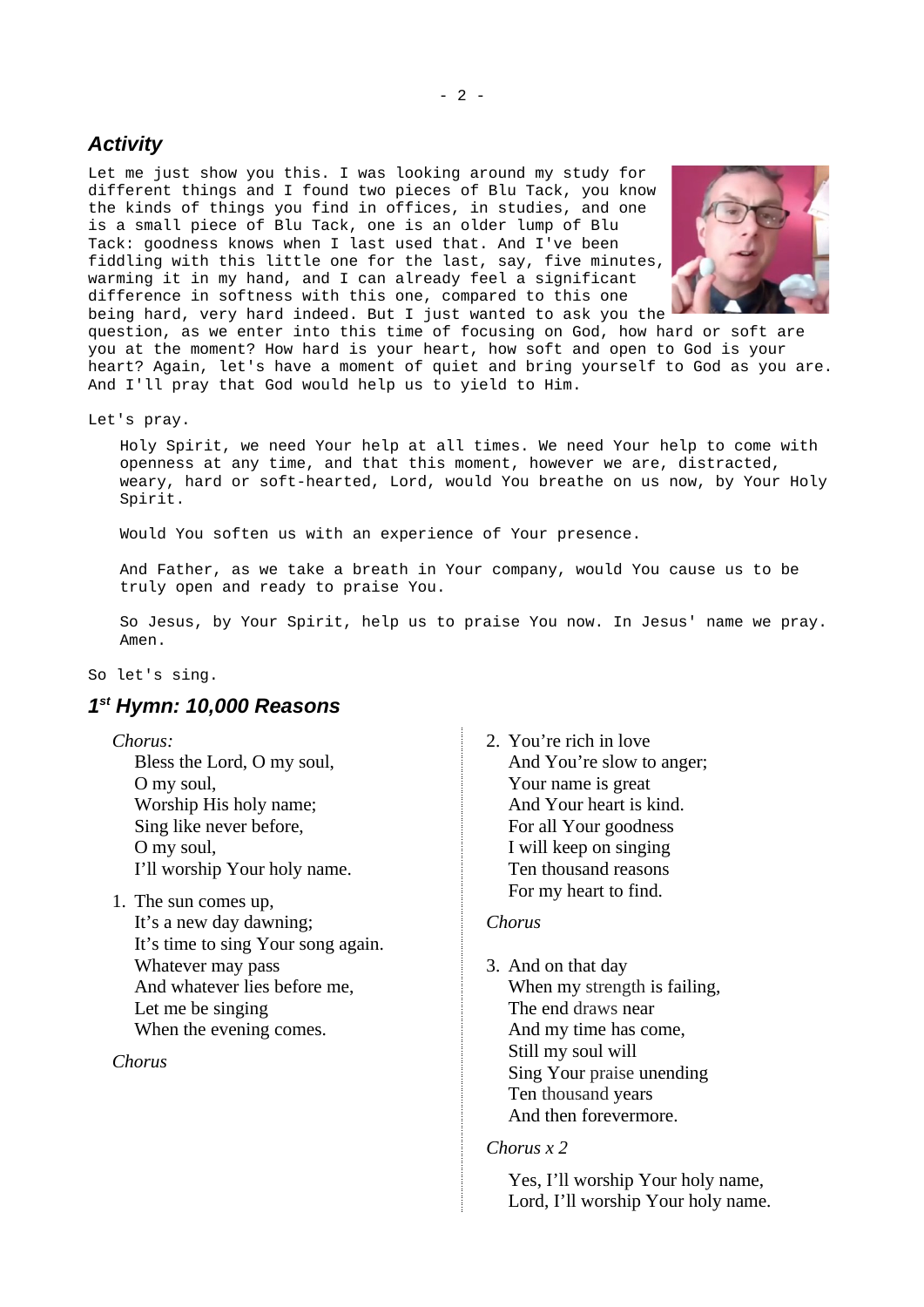# <span id="page-2-2"></span>*2 nd Hymn: Crown Him with Many Crowns*

- 1. Crown Him with many crowns, The Lamb upon His throne. Hark! how the heavenly anthem drowns All music but its own. Awake, my soul, and sing Of Him who died for thee, And hail Him as thy matchless King Through all eternity.
- 2. Crown Him the Son of God Before the worlds began, And ye, who tread where He hath trod, Crown Him the Son of Man; Who every grief hath known That wrings the human breast, And takes and bears them for His own, That all in Him may rest.
- 3. Crown Him the Lord of love! Behold His hands and side,-- Those wounds, yet visible above, In beauty glorified. No angel in the sky Can fully bear that sight, But downward bends His burning eye At mysteries so bright!
- 4. Crown Him the Lord of life, Who triumphed o'er the grave. And rose victorious in the strife For those He came to save. His glories now we sing, Who died, and rose on high, Who died, eternal life to bring And lives that death may die.
- 5. Crown Him the Lord of peace, Whose power a sceptre sways From pole to pole, that wars may cease, And all be prayer and praise. His reign shall know no end, And round His piercèd feet Fair flowers of paradise extend Their fragrance ever sweet.
- 6. Crown Him the Lord of years, The potentate of time, Creator of the rolling spheres, Ineffably sublime. All hail, Redeemer, hail! For Thou hast died for me; Thy praise shall never ever fail Throughout eternity.

# <span id="page-2-1"></span>*Confession*

So let's pray.

All hail, Redeemer, hail, for Thou hast died for me. All hail, Redeemer, hail, for Thou hast died for me.

Maybe in a moment of quiet, just remember the things that Christ has died for in your life: it may be that there are some things that you wish to bring to the Cross at this time, but bring them gladly and bring them confidently because He has won the victory. So bring those things to Jesus now.

And Lord Jesus, as we stand at the foot of Your Cross, we confess our need for forgiveness, and we receive Your forgiveness now.

And Lord Jesus, we thank You for Your great victory, shown in glory through Your Resurrection. We praise You, Lord that You have overcome all evil, all sin, by dying, and we pray that we would live in Your Resurrection power. In Jesus' name. Amen.

# <span id="page-2-0"></span>*What Does the Resurrection Mean to You?*

[Andrew Attwood:]

I'm now going to hand over to Andrew, who's going to share some of his own thoughts and his own perspectives on the Resurrection. So over to you, Andrew.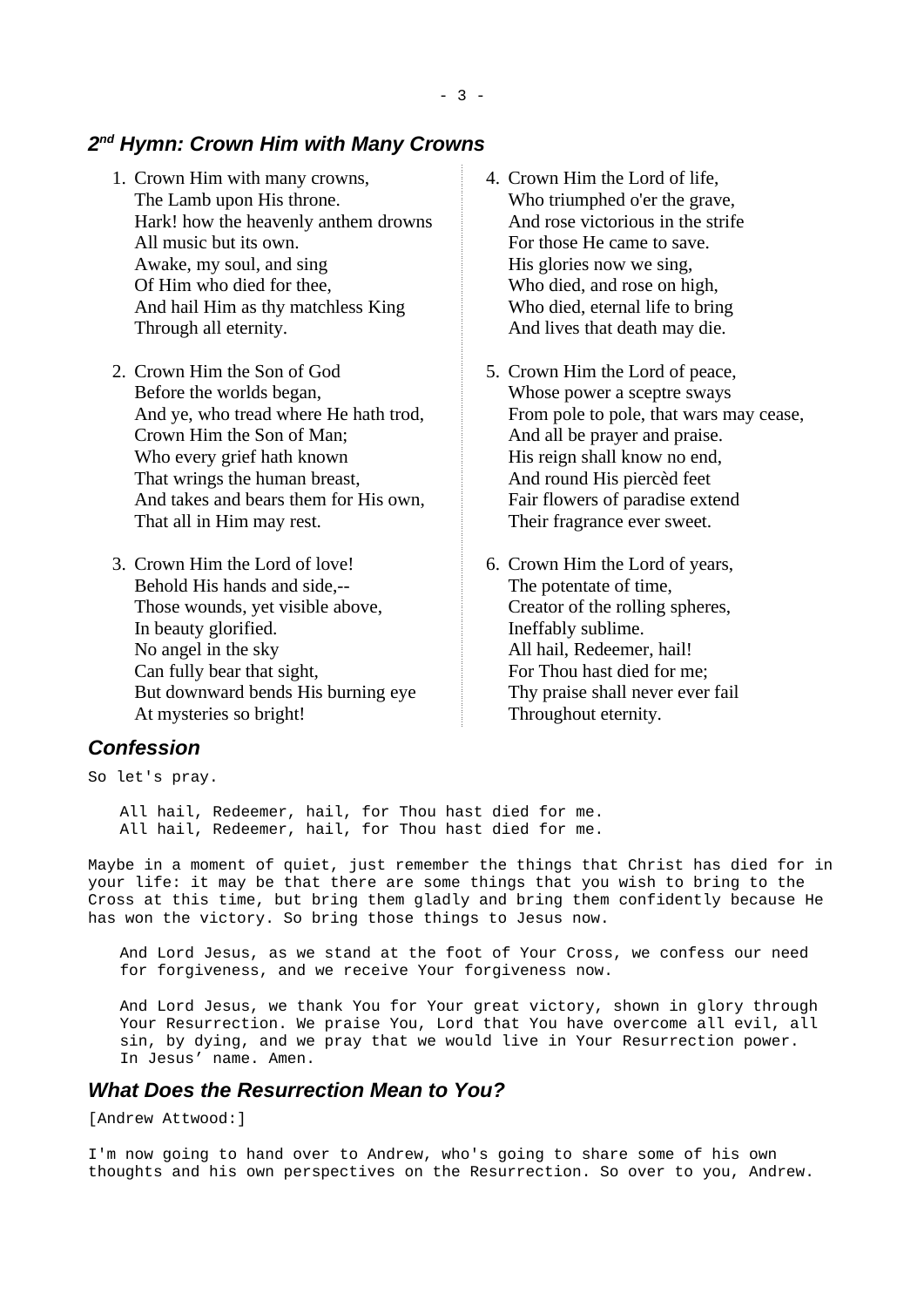[Andrew Mayfield:]

Thank you, Andrew. So what does the Resurrection mean to me? Well, I initially attended an Alpha course because I wanted to explore the extent to which Christianity had a factual base as opposed to being pure or perhaps even 'blind' faith.

Alpha provided that factual base and triggered the start of my journey in faith, focusing on the resurrection as the catalyst for being 'born again' with the promise of eternal life.

The Christian faith started because of the linking of both the empty tomb and the appearances of Jesus beyond the grave. Without these, Christianity would not have had its growth trajectory and Jesus would have 'just' been the greatest moral philosophy teacher of all time... and not the Son of God, with the power to redeem sins.

Over 40 days after His resurrection, Jesus appeared 11 times to a mix of individuals and groups including Saul, the Christian persecutor, and this led to his conversion.

The empty tomb and Jesus' appearances convinced the disciples, beyond any doubt, that Jesus had risen from the dead and incidentally this also brought over 50 Old Testament prophecies to fruition.

The wider Apostles group, including the Twelve, then went on to preach the Good News message. Approximately 58 of those 70 wider Apostles were killed for their belief in the Christian faith and, starkly, 11 out of the 12 disciples suffered this fate.

Today, the Resurrection message can be drowned out by 'busyness' and secular perspectives on life. This makes it difficult for people to carve out the quiet time to think Christianity through on a personal level and to let Jesus into their lives.

And so to close, I came to faith because of the sacrifice of Jesus... but also critically the fact that 58 initial martyrs had experienced Jesus' ministry, witnessed His Resurrection and were prepared to give up their lives in spreading the Gospel.

# <span id="page-3-1"></span>*1 st Reading: John 20:1-9*

1 Early on the first day of the week, while it was still dark, Mary Magdalene went to the tomb and saw that the stone had been removed from the entrance. 2 So she came running to Simon Peter and the other disciple, the one Jesus loved, and said, 'They have taken the Lord out of the tomb, and we don't know where they have put him!'

3 So Peter and the other disciple started for the tomb. 4 Both were running, but the other disciple outran Peter and reached the tomb first. 5 He bent over and looked in at the strips of linen lying there but did not go in. 6 Then Simon Peter came along behind him and went straight into the tomb. He saw the strips of linen lying there, 7 as well as the cloth that had been wrapped round Jesus' head. The cloth was still lying in its place, separate from the linen. 8 Finally the other disciple, who had reached the tomb first, also went inside. He saw and believed. 9 (They still did not understand from Scripture that Jesus had to rise from the dead.)

# <span id="page-3-0"></span>*2 nd Reading: John 20:11-18*

11 Now Mary stood outside the tomb crying. As she wept, she bent over to look into the tomb 12 and saw two angels in white, seated where Jesus' body had been, one at the head and the other at the foot.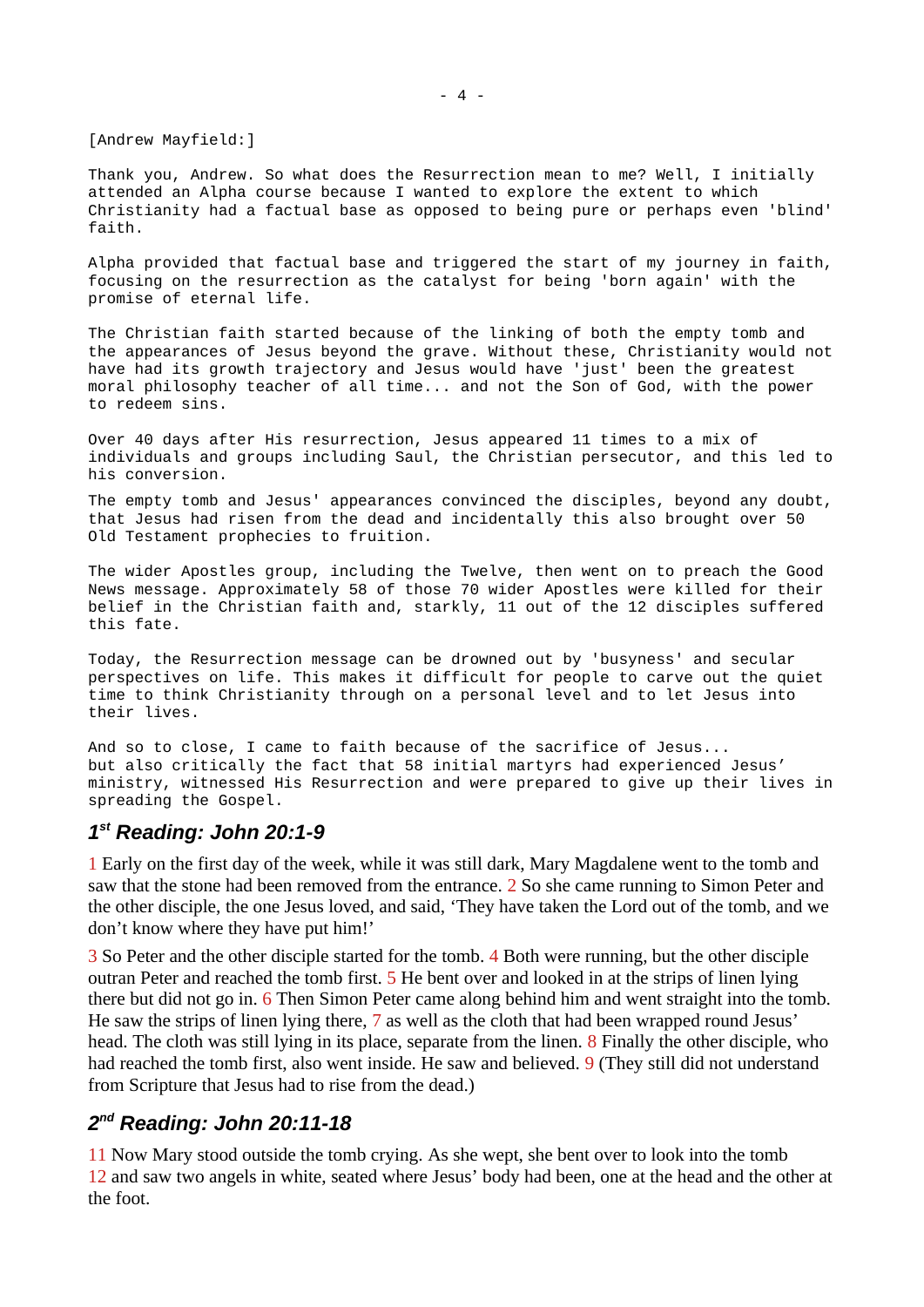13 They asked her, 'Woman, why are you crying?'

'They have taken my Lord away,' she said, 'and I don't know where they have put him.' 14 At this, she turned round and saw Jesus standing there, but she did not realise that it was Jesus.

15 He asked her, 'Woman, why are you crying? Who is it you are looking for?'

Thinking he was the gardener, she said, 'Sir, if you have carried him away, tell me where you have put him, and I will get him.'

16 Jesus said to her, 'Mary.'

She turned towards him and cried out in Aramaic, 'Rabboni!' (which means 'Teacher').

17 Jesus said, 'Do not hold on to me, for I have not yet ascended to the Father. Go instead to my brothers and tell them, "I am ascending to my Father and your Father, to my God and your God."'

18 Mary Magdalene went to the disciples with the news: 'I have seen the Lord!' And she told them that he had said these things to her.

This is the Word of the Lord **Thanks be to God**

## <span id="page-4-0"></span>*Talk*

[Karen A:] And now we go to Andrew for his talk.

[Andrew:] Thank you very much. Thank you so much guys for the reading, I don't know about you, but John's Gospel is so dear to my heart, this is probably the gospel that meant the most to me when I first became a Christian. And this particular episode is so moving. Once again, let's pray before I speak.

Father God, as we look into the extraordinary mystery, the extraordinary reality of Jesus' resurrection, would You touch us with Your Holy Spirit, so that we don't just hear with our ears, but that we discern with our spirit what it is You want to show us today. In Jesus' name. Amen.

So I wanted to talk about these two different sections that we have in this account, John 20 from 1 to 10 and then the remainder all the way through to verse 18. Now I wanted to emphasise the nature of these eyewitness details. John's Gospel in particular spends a huge amount of time on Jesus' last week. And so we have lots of details around the Resurrection too. John tells us that it was dark when the women arrived, and that the stone had moved. And then we hear about disciples running back and forth. It's interesting that the other gospels mentioned three others who were with Mary, and we get a kind of a glimpse of it when she's telling the disciples about the news: she says, "We don't know where they've laid His body." All of the different gospel accounts do fit together, even though they're told from slightly different perspectives.

Why had Mary and the other women gone to the tomb? The inference is that they'd gone there to complete the anointing of Jesus' body. Presumably, the people who had done it in the first instance had only done a partial anointing, because it was near Passover and so they did a basic job and then closed the tomb up. So you get these kinds of details: they're coming back to complete it, fully expecting to be dealing with a dead body: that's the natural inference. And then we have this dramatic experience that the tomb is no longer occupied. We have a tomb empty and we have Mary running back and telling the disciples. "They have taken the Lord out of the tomb and we do not know where they've put Him." And so that is sufficient to make Peter set off running.

It's intriguing, this little detail again from John personally, where it talks about the disciple whom Jesus loved, which is probably John, and Peter both heading off. And Peter goes first, but this younger John, probably younger maybe by 10 years or so, outruns Peter and get there first. And so he bends over and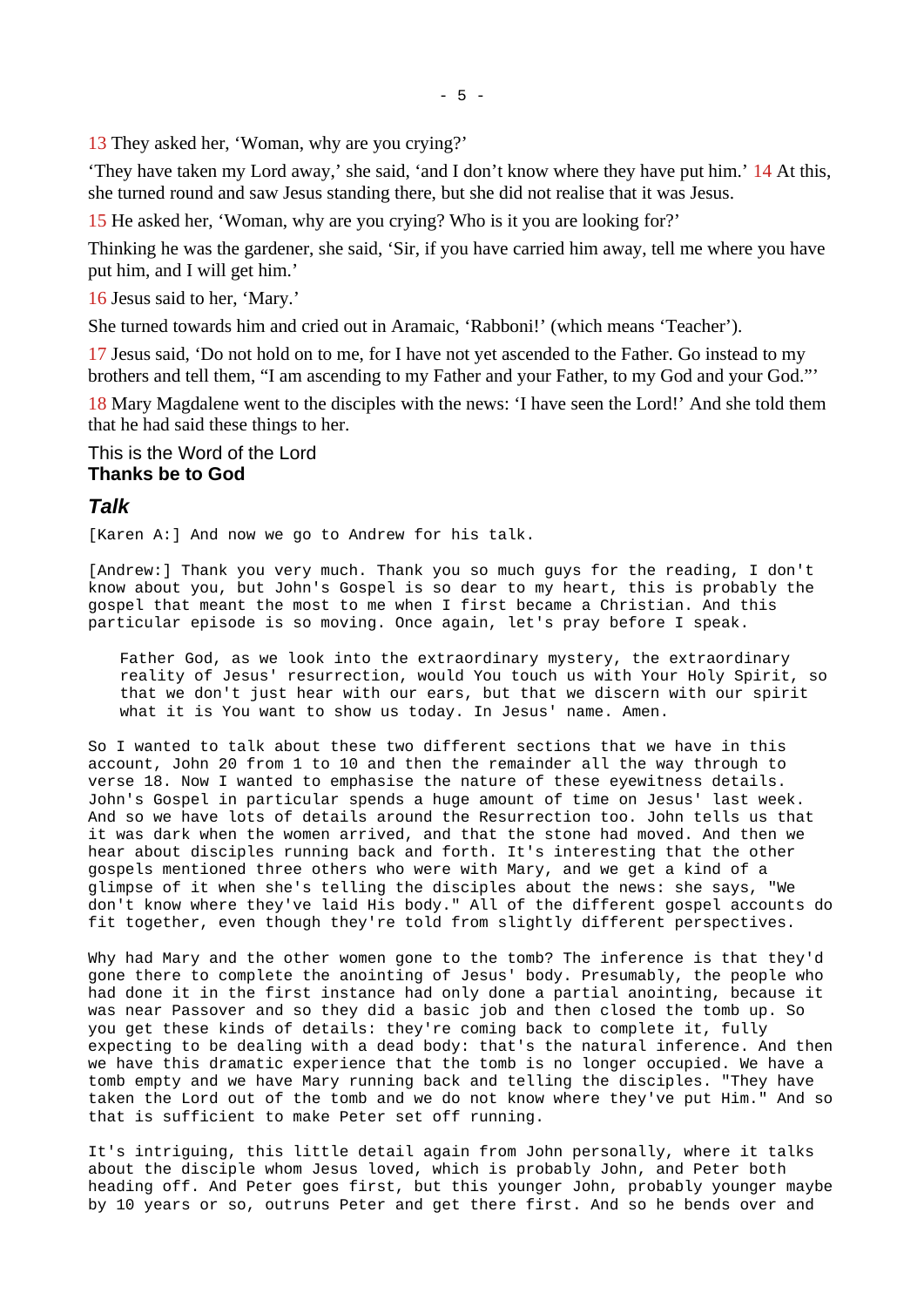looks in, but he doesn't go in. He doesn't go in. Why, why is that? They both have to see for themselves, but he sees the cloths, he peeks through the door and he sees the cloths. Perhaps John is nervous of going in because he thinks the body is still there. But what happens when Peter arrives? Straight into the tomb. Typical Peter. It also talks about them bending down to go in: these little phrases do give another smack of eyewitness accounts, giving the strong indication of Jewish doorways or openings into tombs, there were only about, say, four feet high. So inevitably they'd have to bend down to get in. And the other disciple didn't go in at first, only Peter went in. I think Peter's kindof categorised all the way through the Gospels as being the one who speaks without hesitating, perhaps sometimes a bit headstrong.

And then from John you get this extraordinary focus on the linen cloths. It is extremely fascinating why John would labour the point of the cloths lying there. He said, "Peter saw the strips lying there, as well as the burial cloth that had been around Jesus' head: a cloth folded up by itself, separate from the linen. And then only, finally, would the other disciple go in. Let's just kind of think again for a moment about these linen cloths. Why would that be significant? Consider the circumstances of Jesus' death. Jesus had been lacerated and flogged within an inch of His life, so He would have been bloodied and cut all over His body because of the flogging. Not only that, He would have had blood all over Him from head wounds, hand and feet wounds, as well as a wound from His side. So this is a fairly remarkable amount of wounding on a corpse that is then wound by linen cloths. And it's two days later, it's kind of, you know, several hours later, laid in a cold stone tomb. Okay. These cloths now here, orderly and the headwrap is kind of separate. It begs questions, it begs all kinds of questions. How on earth did these cloths get removed from the body? Think about it. One of the common queries that people have raised about the empty tomb is that somebody else had taken the body: that's the most logical, common-sense presumption, but if that was true, if the body had been taken by somebody else, why would there be cloths left behind, and particularly difficult-to-remove cloths, cloths that would be kind of glued to the corpse through spices and blood. This would have been a real mess, it's a real tangle. And yet, according to the text, they're left in an orderly manner. That's very, very difficult to do. John also emphasises the idea of this headwrap thing separate, but it was in the same place where the head of Jesus has been, and you get this very poignant phrase that John finally goes in and looks at the cloths. And it says, "He saw, and he believed."

What was it about the cloths, this particular view, that caused John to believe? From his sight, he could see the body of Jesus had somehow been removed from the cloths without them moving. He didn't understand it from Scripture yet, but from just looking at it, it was clear that miraculously the body was no longer bound, but the cloths were left exactly where they had been wrapped around Him. John believed. What about you today? What about you? Are you at a place of scepticism? Are you at a place of questioning? Are you at a place where you're beginning to look and see and believe?

Inevitably, the first witnesses to the Resurrection were shocked and disturbed and confused, and it was only later that they were coming to conclusions about the Resurrection of Jesus. Fortunately, like Andrew said earlier, Jesus Himself explained the meaning of the Resurrection when He appeared to them and spoke with them. But we find in Romans and in Thessalonians clear descriptions from the apostolic writings as to what the Resurrection means. Romans [1](#page-5-0) verse  $4<sup>1</sup>$  says this,

[He] was declared to be Son of God with power according to the spirit of holiness by resurrection from the dead, Jesus Christ our Lord.

<span id="page-5-0"></span><sup>1</sup> [NRSV], [KJV], [NKJV] ...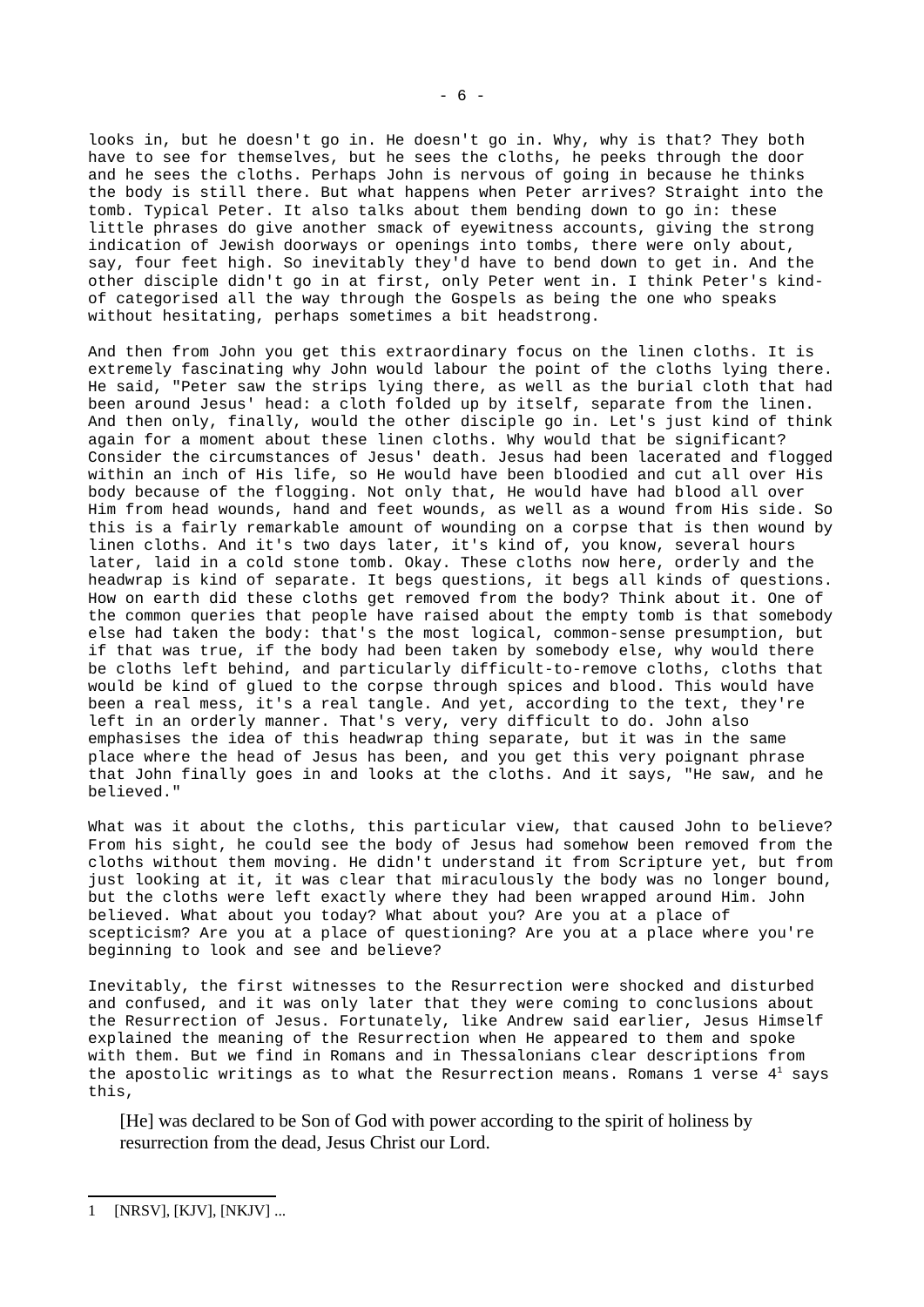In other words, His life from death proved who He was, it proved His identity as being the Son of God. It also says in Thessalonians that the Resurrection has meaning for ourselves. It means that this resurrection of Jesus is a foretaste of something that we don't experience. 1 Thessalonians 4 verses 14<sup>[2](#page-6-0)</sup> onwards says,

For if we believe that Jesus died and rose again, even so God will bring with Him those who sleep in Jesus.

So, this has to do with us, as well as Him. The resurrection of Jesus is a first fruit, a foretaste.

Now let me move on to this second section that Karen read to us from verses 11 through to 18. In this particular section, John draws us into the high emotion of the scene, and the high emotion of both loss, confusion, and then exhilaration. Mary weeps. John doesn't pull any punches here, he talks about the strong feeling that wracks through Mary Magdalene. We know from other references in other gospels that Mary was someone who had been set free from things that bound her in the past. So Jesus was a very tangible saviour to her. Someone who had given her a complete new lease of life, a complete fresh start. And so to have Him so rudely and dramatically dragged away and taken from her was completely destroying, soul-destroying. Hence her tears. But Mary hasn't faded at all in her devotion to Him, even though He's been crucified and buried. She needs to know for herself. She wants to go, she's there to anoint the body, and inevitably when she sees that the stone has been rolled away, she needs to go and find out for herself. And so Mary looks in, she bends down through the narrow door. And she sees something different. This time, instead of it being the cloths that's the main focus, it says that she saw two angels. And it says they were seated, one at the head and one at the feet, where Jesus had been previously. What on earth is John referring to here when he makes this picture for us? An angel at the head, and an angel at the feet. The most obvious reference from Old Testament language is that picture we have in the Tabernacle of what was called the Mercy Seat. This is one of the sacred parts of the Holy of Holies; and carved over the top of the Mercy Seat were two cherubim: one here and one here, bent over the Mercy Seat. And we have a similar scene here, that Mary is looking at, she looks at two angels at the head and the feet over the place of mercy.

They're almost pointing probably to the cloths, and they're begging the question saying, "Well, why are you crying? Why are you upset?" They ask the woman, "Why are you crying?" and she speaks to them: "They have taken my Lord away," she says, "I do not know where they've put Him." Now it's intriguing to know what she would be making of who she's speaking to, but her emotion is so strong, her feelings are so deep, that she can't even think straight about who these people are. You can almost imagine the angels pointing at the cloths, and then perhaps even beginning to focus on Jesus, who is just outside.

<span id="page-6-0"></span>Have a think for a moment about what Mary couldn't focus on. She was so distraught, she was so upset, her vision was blurred, her sense of focus was distracted. What is it at this time that you are focused on? What is it that takes your attention away? What is it that pulls you away from looking in the right place? I do wonder in these verses that the angels turn their heads as a way of kind-of nudging Mary to turn round. And finally, she hears a voice. She hears a voice and the voice is this: "Woman," He says, "Why are you crying?" He's echoing the same kind of question from the angels, asking, "Who is it you are looking for?" He said that she thought He was the gardener. Maybe it's because of her tears, maybe she can't recognise Him. Maybe there is something slightly different because He's now raised. But Jesus is gradually, gradually breaking through the grief of Mary. She still can't quite see Him yet, but she's beginning to see something that she hadn't seen before.

- 7 -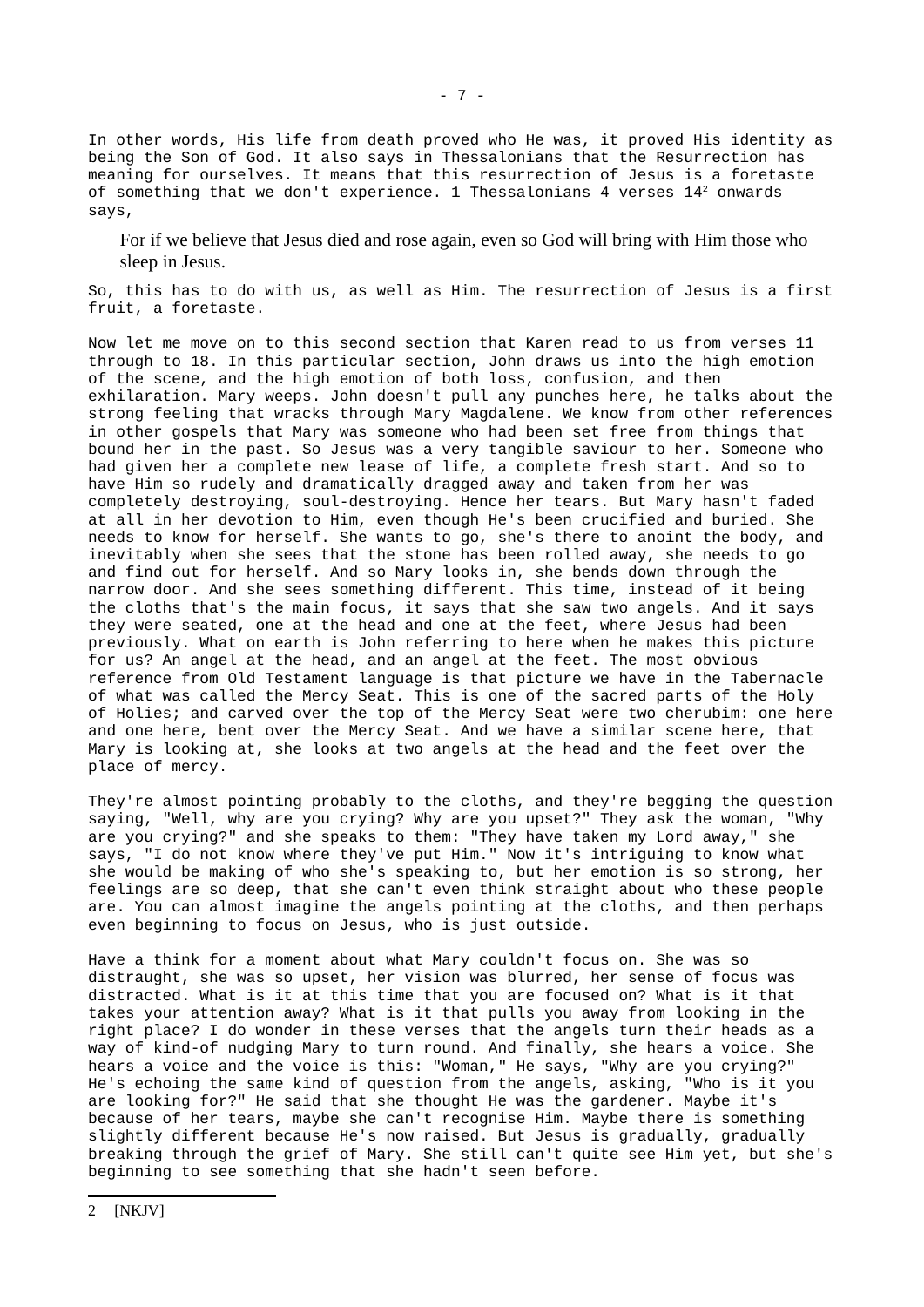I remember when I first became a Christian, I remember the first words I ever discerned Jesus speaking to me. He said my name, "Andrew, you've finally come home." It's crystal clear in my memory. Even though this is over 30 years ago, I can still remember, a sense of Jesus being with me, which was a tremendous shock at first, but He said my name. This is profound. Verse 16, Jesus said to her, "Mary." He said her name. And this changes everything. Jesus didn't really reveal Himself to Mary by telling her who *He* was, but by telling her who *she* was to Him. "You're my Mary. You are my Mary." "Mary!" He can speak to her like this because He knows her. I could hear Jesus' voice, because He knew me, so He could say my name, "Andrew."

There's some tremendous poetry about this encounter between Mary Magdalene and Jesus at the tomb. You may remember all the way back to the beginning of the Old Testament, in the Garden of Eden, you have a different story. There's a man and a woman there, you have Adam and Eve there. And they were sent out into exile in sorrow because of their betrayal, because of their neglect of God's commands. And yet now in *this* garden there is the second Adam speaking to another woman, speaking her name. And finally, humanity is finally comforted and restored. Mary blurts out, "Rabboni!" which means 'teacher'. You can just see her welling up, her eyes finally clear, her heart open. She knows it's Him, and you have this intriguing verse, verse 17[3](#page-7-0):

Jesus said, "Do not hold on to me, for I have not yet returned to the Father."

Can you picture it? Can you picture Mary clinging to the one that she thought she had lost, a loving embrace, it's like back from the dead, literally! How might you have felt to have Him returned to you?

And yet Jesus is not constrained by Mary's affections, He loves her dearly, but He has things to do. He needs to be elsewhere, and He will see her again later. So that will be fine. He commissions her. This is beautiful. I sometimes find myself so moved by the countercultural brilliance of Jesus. She's instructed to tell the brothers<sup>[4](#page-7-1)</sup>:

"Go instead to my brothers and tell them, 'I am returning to my Father and your Father, to my God and your God.'"

In the other accounts of the gospels, Jesus encourages her to arrange a meet-up with the apostles so that they can see Him like she has seen Him. What does that mean? It means that Mary Magdalene is an apostle to the apostles. This is the most prestigious role anyone could possibly have. She is the first clear eyewitness of the risen Jesus Christ. And she, a woman, whose testimony would have been disregarded by Jewish culture, is the first that Jesus chooses to go and inform the ones who would also tell the story. This is a classic telltale sign of historic accuracy: no-one would ever dream of making up a female witness in this kind of crucial story.

So even though all the others have fled, Jesus calls them His brothers. He says, "Go and tell my brothers." Even though they had neglected Him, Jesus still calls them His brothers. And you got a little glimpse, as well, of the Ascension. "I've got to ascend, I've got to go to my Father." This is a small indication that we are now in an entirely different kind of relationship with matter. This is a new body that Jesus was raised in, and it was made out of His old body, but it's a new body, that is imperishable. Go read 1 Corinthians 15 if you want to find out some more detail about the nature of resurrection body, but it's to do with separation from decay: death no longer has any kind of power over it. All of us know, we kind-of get old, we get wrinkly, our joints hurt, we get sick, we eventually die. And yet the resurrection of Jesus, none of this now applies to

<span id="page-7-0"></span><sup>3</sup> [NIVUK 1984]; the Greek has ἀναβέβηκα – I have [not] ascended – instead of 'returned'

<span id="page-7-1"></span><sup>4</sup> Continuing John 20:17 [NIVUK 1984] – same verb.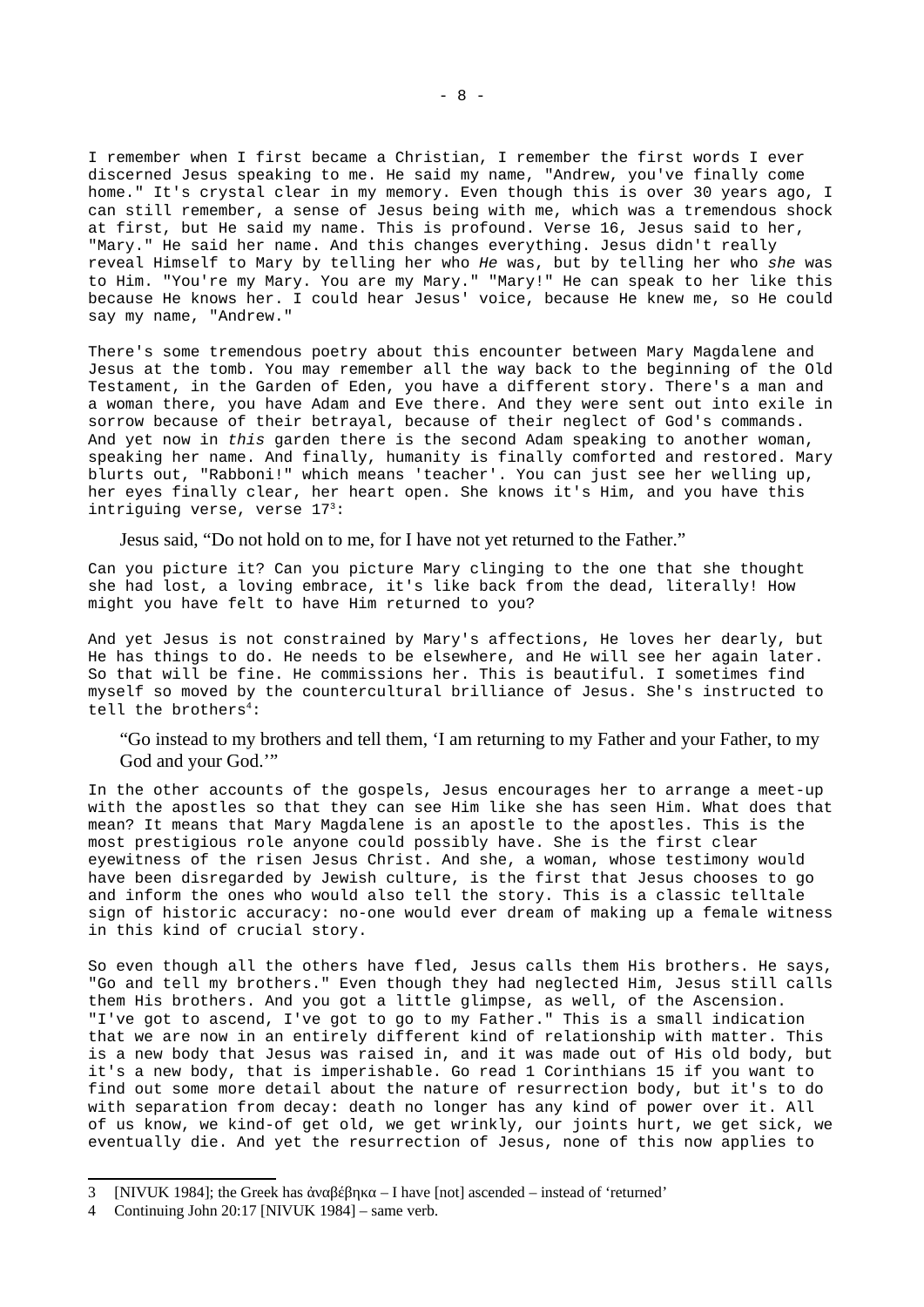Him, none of this applies to His body, so the only future He has is ascension into the heavenly dimension, never to die again.

I don't know how this makes you feel. Do you approach the Resurrection in a clinical way, just looking for evidences, just looking for details, so you can put it into the right box and say "I now understand," or is there an element of this that touches you at a heart level? We have the details of the first part of this reading, but then we have the emotion of the second part. And I'll be honest with you, I find this section kind-of breaking my own heart. I find that every year, every time I come across the death and resurrection of Jesus, there is a tearing that happens inside of me, because I know that His death is to do with how I am. He died because of what I'm like. But I also know, and this is the sweetness in the pain, His Resurrection is to do with how He is, regardless of what I'm like. There is no one, there is no one like Jesus, He is more. He is beyond, He's over and above, higher than anything we could ever imagine, more loving, more gracious, than we can dare to believe.

And I would say this to you today, on this Easter Sunday, just like Mary, He knows your name, He knows your name, He knows your story, and He wants to speak with you.

## <span id="page-8-1"></span>*Prayerful Response / Application*

So as I draw to a close, I just want to have a moment to respond to this amazing Easter message. Can we just be quiet for a moment. Let's just be quiet.

When John looked in at the tomb, he saw the cloths and he believed. Just be honest, before God, where are you in believing?

Perhaps at this time your vision is a little blurred, like Mary's was when she was distraught. Is your vision foggy, confused at this time? Again, let's be honest with God, where are you in what you can see or not see at this time?

Is it perhaps that you do believe, but you just don't understand. It may be that you're a long-in-the-tooth Christian, or you've just come to hear this for the first time. Are you carrying questions that still have no answers? I want to pray for all of us, wherever we are, that Jesus would meet us now. So let's pray.

Lord Jesus, thank You for Your appearance at the tomb. Thank You, Lord, for the great privilege You gave Mary. But I pray now, by the power of Your Holy Spirit, that You would reveal Yourself again, by the Spirit, to all who are open, all who are soft-hearted. Do reveal Yourself, Jesus, to us.

Lord Jesus, if there are any people who are watching and listening today, who are carrying pain or brokenness, because of loss, would You say their name, and would You place a hand on their shoulder.

Jesus, bring Your healing resurrection power.

And Lord Jesus, we pray that we would all be given the opportunity to begin again. Lord, at this time of Easter, I want to pray for an opportunity for every person watching, whether we've just become Christian, or whether we've been Christian for decades, let us hear Your voice, saying to us, "Begin again, begin again."

And so Lord, I ask all these things in Your precious and holy name. Amen.

### <span id="page-8-0"></span>*Intercessions*

I'm now going to hand over to Ann who will lead us in some more prayers. Over to you, Ann.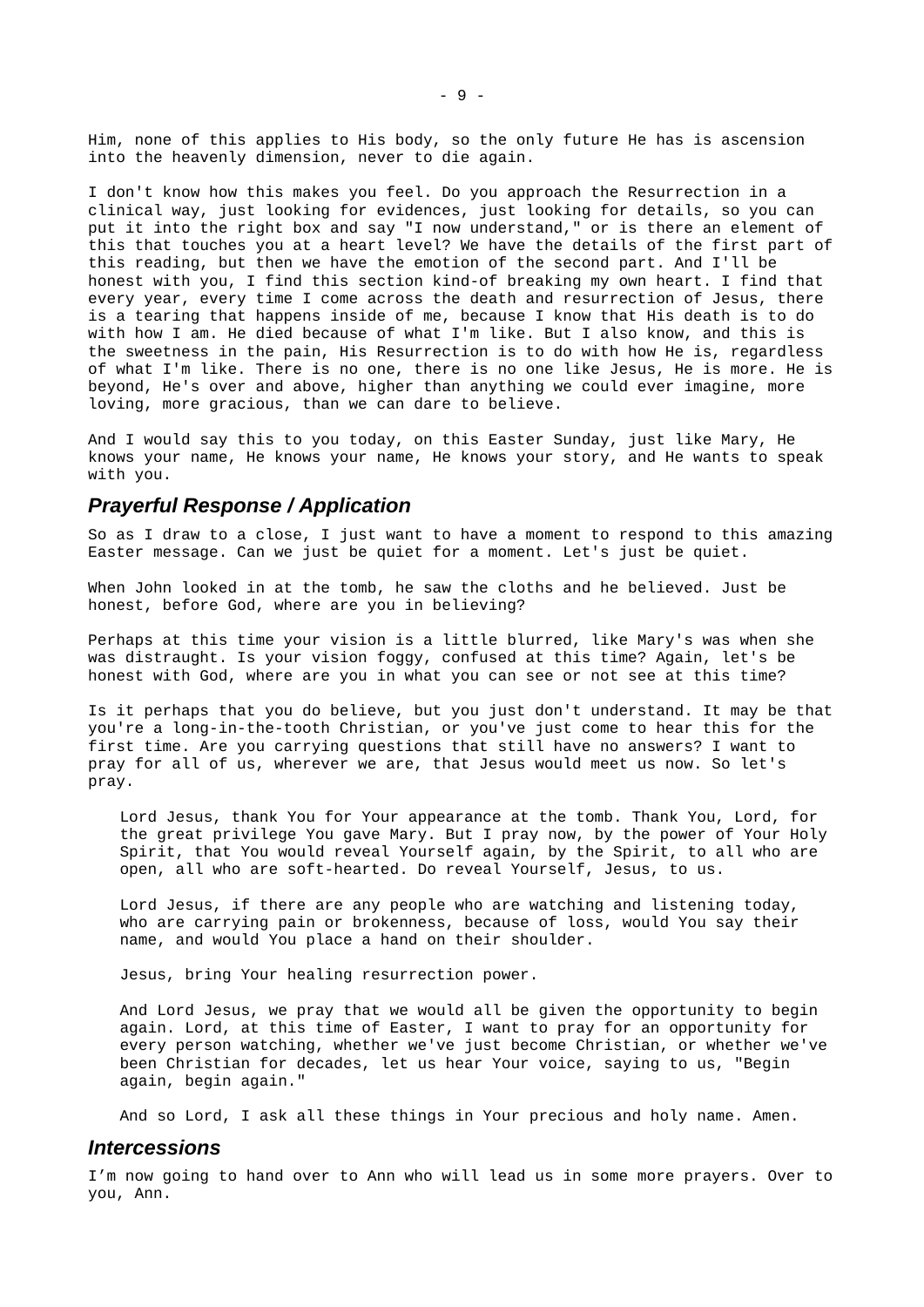[Ann Fisher:]

#### Let us pray.

Almighty God, on this triumphant Easter Day, we give thanks to You for the glorious resurrection of Jesus, Your precious Son and our living Saviour and Lord.

Father, through Your power, He who suffered persecution, agony and death on the Cross is alive again, and has given us living hope and eternal life. Lord, in Your mercy,

### *All* **hear our prayer.**

God and Father of all the nations, we pray for peace in our broken world, we watch in horror the persecution and destruction caused through war and conflict in all corners of our world. We look in pity upon nations oppressed by strife, bitterness, fear and hunger.

Father, through Your goodness, grant that all the nations and leaders of the world will just yearn for peace, love and justice.

We pray that rich nations will support the poor, and that strong nations will protect the weak. Deepen our own understanding of peoples of all races, customs and gender, and to love one another as You have loved us. Bless every effort being made to bring peace and understanding to the world, so that we may learn Your ways, and serve Your will.

As more people are fleeing from their homes abroad because of persecution, and they're arriving in our own country, give us grace, Lord, to treat them with love, compassion, generosity and respect, and help us to work together with them, and to ease their plight.

Lord, in Your mercy,

#### *All* **hear our prayer.**

Lord, we pray for our own nation. We pray for our Prime Minister Boris Johnson, his cabinet and all members of Parliament, and those who guide and advise them.

Lord, we ask that You will enable them to be wise, just and unselfish, and that they will strive together for the worldwide common good. Lord, in Your mercy,

#### *All* **hear our prayer.**

Lord, we pray for the progress of Christ's mission here at St John's, and seek Your guidance and help in the tasks to which You have called us to the commitment to draw others to You, and that all people will be transformed by the love of Jesus. We pray that there will be a growing and strengthening unity with Christians of other churches and denominations in obedience to Christ's will.

Lord, bless and guide our leaders in the church. Give wisdom to Elizabeth our Queen, and to our Archbishops Justin and Stephen, and to our bishops Christopher and John.

We ask for encouragement, strength, guidance and good health for Andrew our vicar, and give guidance and strength to all who hold office in our church in their responsibility as leaders in making known the Gospel of Christ in this neighbourhood.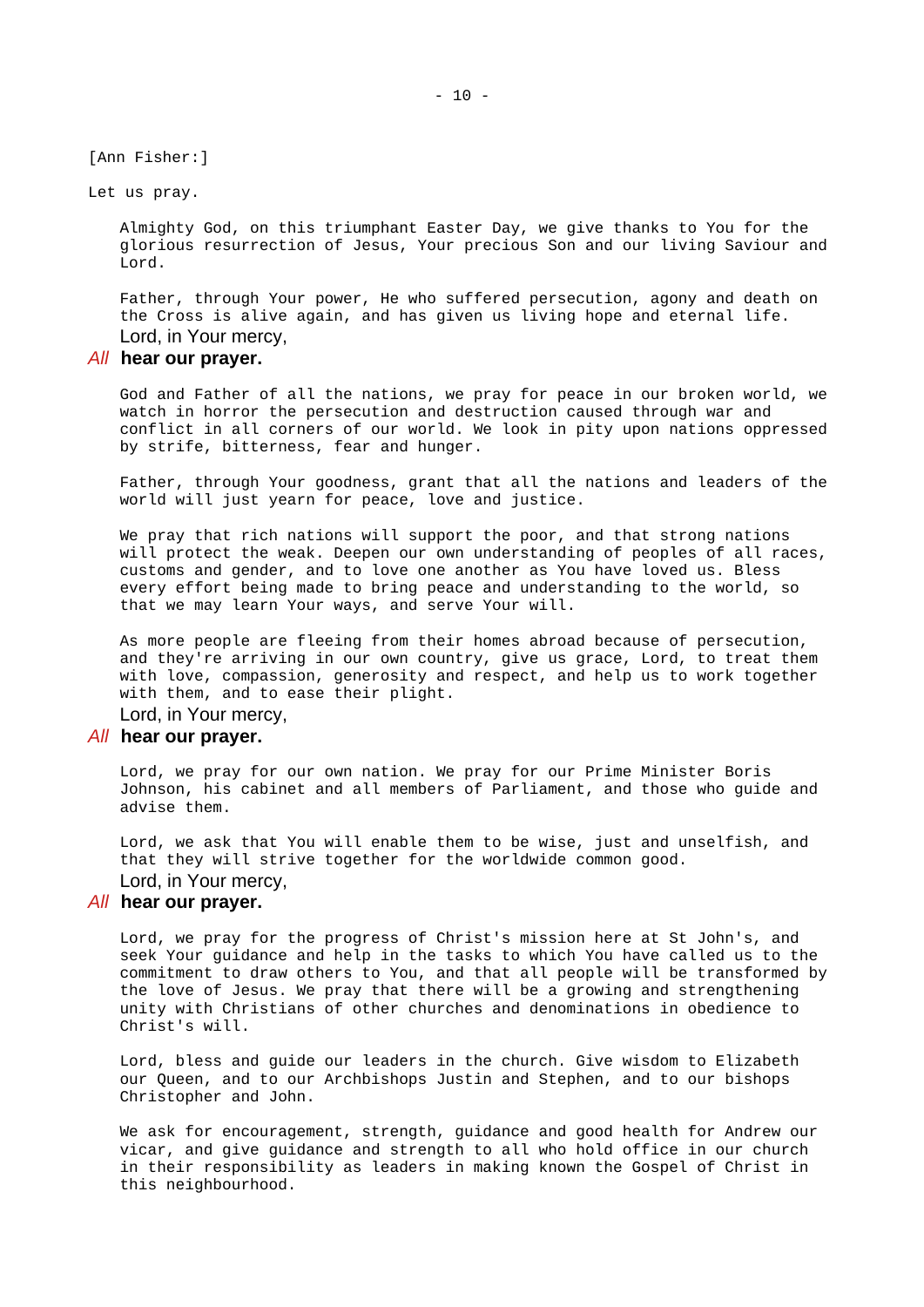We pray for the teaching ministry of this church, that we may be wellequipped and instructed in the truth of our faith,

And for those who are involved in the care and the nurture of our children and young people.

We pray that You will give strength to those who share in the ministry of care, counsel and comfort, and those to whom they minister.

Lord, in Your mercy,

## *All* **hear our prayer.**

Lord, we thank You for those who have been healed and refreshed. We are grateful for the skills and dedications of our doctors, nurses and carers and all disciplines of the medical profession. We pray that they can find rest, and be at peace during this harrowing and stressful time. We are mindful of those who live in deprived countries where medical health and good nutrition is not available. Encourage us to be generous in support of them. Empower leaders to create reliable networks to better treat the sick.

We give thanks, Lord, for the work of scientists worldwide in developing a vaccine against COVID-19 and their aspiration that it will be available to everyone, through the COVAX scheme. Encourage us, Lord, to gladly support the initiative which promotes the sharing of the available vaccine supplies fairly and equitably.

Lord, we know that You are with those who are ill, bereaved, sorrowful, distressed, homeless, lonely, marginalised, unemployed, and of whom we are now thinking of in our prayers, and we will have a moment to think of them, and name them quietly.

We pray for all those who are suffering from the pandemic, right across the age groups, and in so many cruel ways.

Lord, show them that You are our refuge and strength, a very help in trouble. Lord, shine upon all who are in the darkness of suffering and grief, that in Your light, they may receive hope and courage, and in Your presence may find rest and peace.

Lord, in Your mercy,

### *All* **receive our prayer.**

Lord, You are the creator of our wonderful world. Yet we are guilty of being poor stewards of it.

We are in danger of destroying quality of life, and life itself, because of our greedy lifestyles. We are weak, Lord, and we want to relearn how to care for the Earth and the people You have made. We pray for a world where extreme poverty, inequality, environmental exploitation are no more. Give us courage, Lord, to take less, so that there will be justice and renewal in all the earth.

Lord, in Your mercy,

### *All* **receive our prayer.**

Risen Lord, on that first Easter day, You drew near to Your two disciples on the Emmaus road, and in the evening, You stayed with them in their village home. Be our unseen companion along the daily journey of our lives, and at the end of the day, come and abide with us in our homes, for Your love's sake.

#### **Amen.**

We will just say together the Lord's prayer.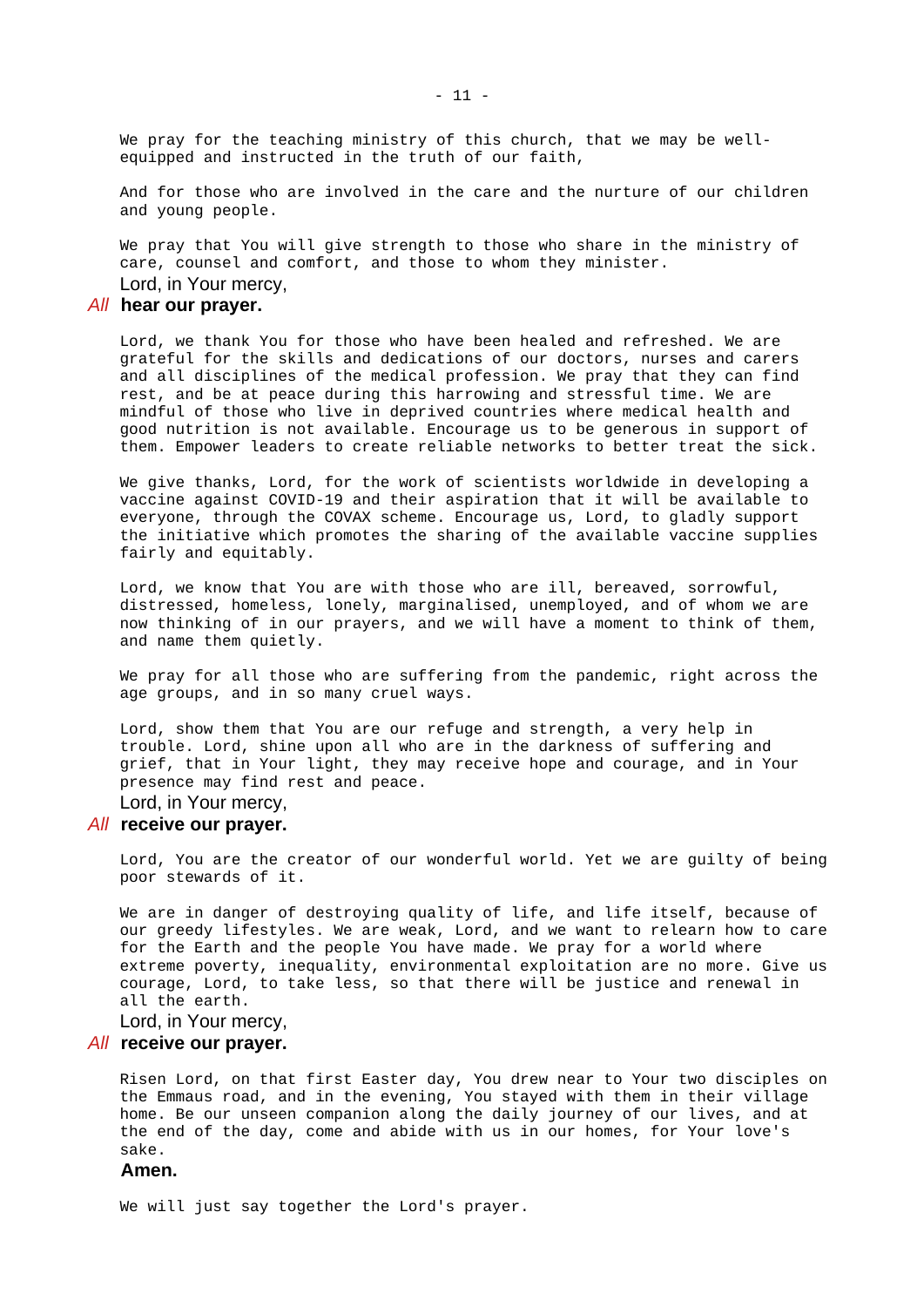*All* **Our Father, which art in heaven, Hallowed be thy Name, Thy kingdom come. Thy will be done in earth, As it is in heaven. Give us this day our daily bread. And forgive us our trespasses, As we forgive them that trespass against us. And lead us not into temptation; But deliver us from evil. For thine is the kingdom, The power, and the glory, For ever and ever. Amen.**

Merciful Father,

*All* **accept these prayers for the sake of Your dear Son, our Saviour. Amen.**

[Andrew:] Amen. Thank you so much, Ann.

## <span id="page-11-1"></span>*Collect for Easter Day*

[Andrew:]

I'm just going to share the words now of the collect for today. So we finish with these prayers.

Lord of all life and power, who through the mighty resurrection of your Son overcame the old order of sin and death to make all things new in him: grant that we, being dead to sin and alive to you in Jesus Christ, may reign with him in glory: to whom with you and the Holy Spirit be praise and honour, glory and might, now and in all eternity. **Amen**

## <span id="page-11-0"></span>*Blessing*

So can I say a thank you to Andrew and Karen and Ann for your contributions to the service today. I do hope that people have found themselves engaging with Jesus through this service, maybe like that little ball of Blu Tack, maybe you've been softened by something that has happened this evening. May I encourage you, put yourself in the presence of the Resurrected One.

So I'll finish with a blessing, and then we'll have our closing song.

Lord Jesus, would You bless and keep all those who have been watching. Would You strengthen them in their faith in You alive today and forever. Would You protect them from the evil one, and from their own vulnerabilities and weaknesses.